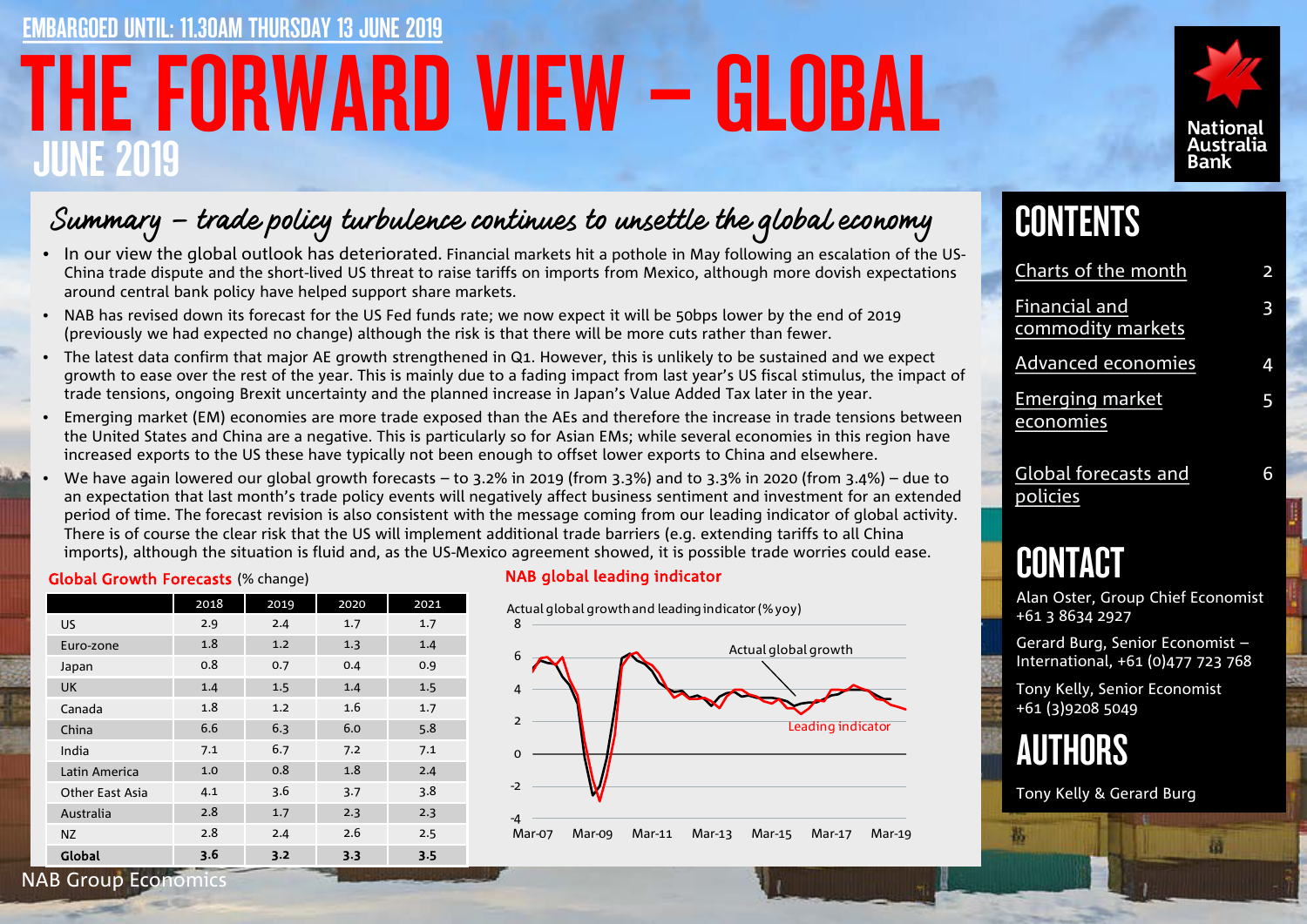# <span id="page-1-0"></span>US CHINA TARIFFS AND THE ASIA REGION

US tariffs on China may lead to some production shifting to other parts of Asia, but this may take time. For now the bigger issue is negative flow through to regional trade. Confidence effects & tighter financial conditions from trade disputes also need to be considered.

In theory US tariffs on China can have positive spill overs to other Asia economies, as China mfg. moves location



## With highly integrated regional supply chains, lower China exports to US are impacting intra-regional trade



### Some signs of this in trade with the US, but not yet evident from EU trade



### The net result is a decline in exports



 $_{2}$  Sources: Refinitiv, IMF (April 2019 World Economic Outlook), NAB Economics. East Asia (ex China, HK) includes Indonesia, Japan, Malaysia, Philippines, Singapore, Korea, Thailand, Vietnam.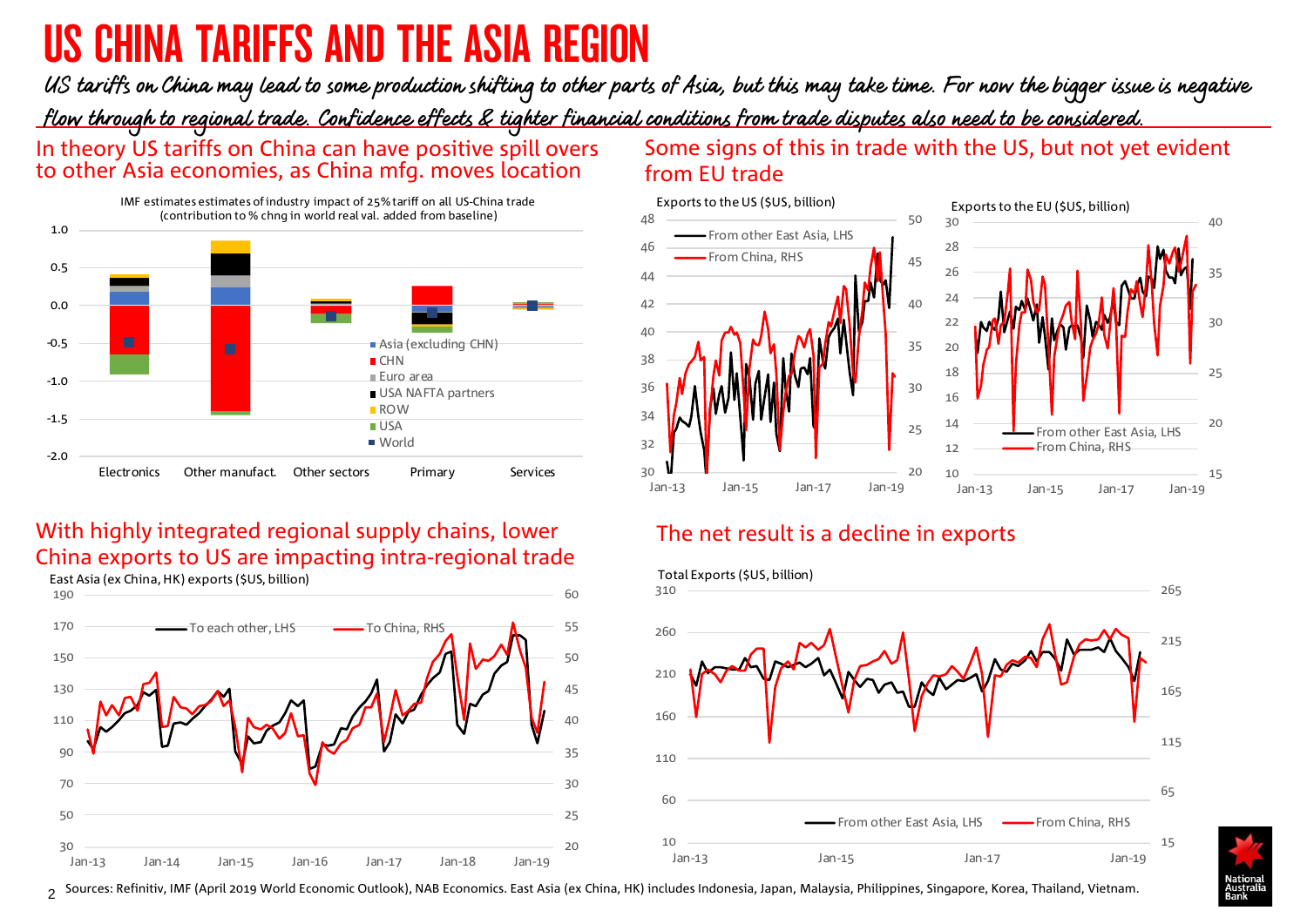# <span id="page-2-0"></span>FINANCIAL AND COMMODITY MARKETS

# Hit from trade concerns on markets limited by hopes Fed will come to the rescue

## TRADE CONCERNS: EQUITIES AND INTEREST RATES MOVE LOWER



### **CENTRAL BANKS STARTING TO EASE** EM average policy rate\* (%)



\* GDP weighted average of 19 EM countries central bank policy rate (does not China, Argentina, Turkey)

## COMMODITY PRICES MIXED



Jan-14 Jul-15 Jan-17 Jul-18 Jun-14 Dec-15 Jun-17 Dec-18

- The recovery in financial markets that had been occurring over 2019 hit a sizable pothole in May following the breakdown in US-China trade talks – and subsequent tariff increases and a ratcheting up of rhetoric by the two parties – and then the US announcement in late May threatening tariffs on imports from Mexico.
- This led to a fall in our index of major advanced economy share markets by as much as 6%. Market volatility – as measured by the VIX – also rose, and there was some widening of credit spreads. More dovish expectations around central bank policy helped support share markets and, together with a last minute decision not to proceed with the tariffs on imports from Mexico, there has been some recovery more recently.
- The change in market expectations of central bank policy has been most evident for the US, but interest rates futures suggest rate expectations have been marked down for all the major central banks. Apart from the US, this is particularly so for the central banks with more policy room to move (Canada and the UK). Various Fed speakers have made it clear that the Fed is ready to respond if needed to 'sustain the expansion'; we now expect two 25bp Fed fund rate cuts in the second half of this year. This will most likely be in September and December, but risk is that they will occur sooner rather than later, and that there will be more than two cuts.
- With rates at very low levels (including negative deposit rates) the bar to any monetary policy easing by the ECB and the BoJ is high. However, at its June meeting the ECB pushed out its forward guidance, and is now indicating that rates will not be lifted from their present levels at least through the first half of 2020 (previously end 2019).
- The fall in EM stock markets following the renewed trade tensions was even greater than for the AEs. EM currencies also came under renewed pressure, including a depreciation of the Chinese Yuan against the USD (from around 6.7 to over 6.9). A rise in the USD (EM depreciation) is a risk in the current environment as it could trigger capital outflows, thereby constraining the policy flexibility of some EM central banks. However, at this stage, on a net basis EM central banks have recently been easing policy, adding to the shift in AE central bank policy.
- Commodity prices have not escaped the fallout from negative sentiment around the global outlook, with oil and base metals prices falling since late May. In contrast, bulk commodity prices have risen, but this is in part a reflection of supply constraints (mainly for iron ore).

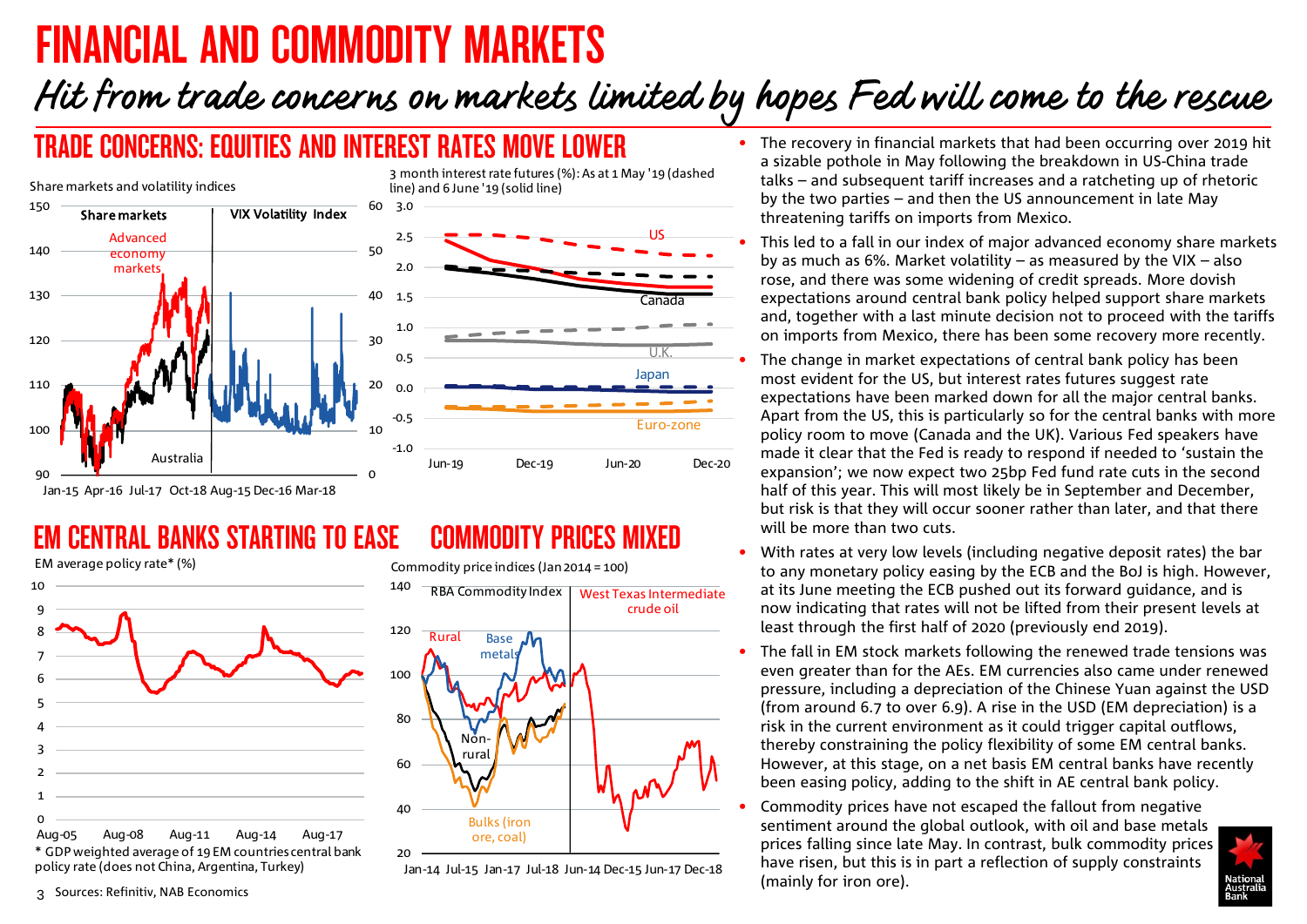# <span id="page-3-0"></span>ADVANCED ECONOMIES

# Upturn in Q1 likely to be short-lived due to trade and other headwinds

## Q1 PICK UP IN AE GROWTH **TRADE DISPUTES A NEGATIVE**



## BUSINESS SURVEYS: US EASING; EURO-ZONE/JAPAN STABLE AT LOW LEVELS



- Growth in the major advanced economies (AE) strengthened in Q1, although this appears unlikely to be sustained and we expect growth to ease over the rest of the year. Quarterly GDP growth accelerated in Q1 in the US, Japan, the Euro-zone and the United Kingdom. Canada was the exception with growth essentially unchanged at a weak level. As a result, compared to a year ago, major AE growth increased to 2.1% from 1.9% y/y in the previous quarter.
- However, with an escalation of trade disputes in May, ongoing Brexit uncertainty, and the planned increase in Japan's Value Added Tax later in the year, we expect growth to resume slowing over the rest of 2019. This will primarily be driven by the US, with the other major AEs expected to broadly track sideways at a subdued rate of growth.
- The expected US growth slowdown reflects a fading impact from last year's fiscal stimulus and past monetary policy tightening. Last month we marked down our US forecast to reflect the impact of increased US tariffs on China (and China's retaliatory moves). We have done so again this month given escalating trade tensions. The US-China dispute is expanding to company specific measures/threats and while the threatened tariffs on Mexican imports has been 'suspended' for now following a last minute deal between the two countries, the hit to business sentiment is likely to persist. As a result, we expect trade uncertainty will remain elevated at a high level for a sustained period to come. The Fed is expected to respond through rate cuts, but the benefits will take a while to fully come through.
- The impact of trade uncertainty will not be quarantined to the US, but will be a drag on global business sentiment and investment. In the case of Europe, this is reinforced by the ongoing Brexit drama. In Italy, a budget dispute with the EU last year triggered a recession and political risks have recently re-surfaced around fiscal plans – and their consistency with EU requirements – and possible new financing measures seen by some as a backdoor way of introducing a domestic currency. That said, broader Euro-zone fiscal policy has turned stimulatory this year which should provide some support.
- The latest business surveys are broadly consistent with this outlook. US indicators are still reasonable but are easing and while there has been some stabilisation in Japan and the Euro-zone, their surveys remain at low levels. This is particularly so for the manufacturing sector which is heavily exposed to trade and business investment weakness.

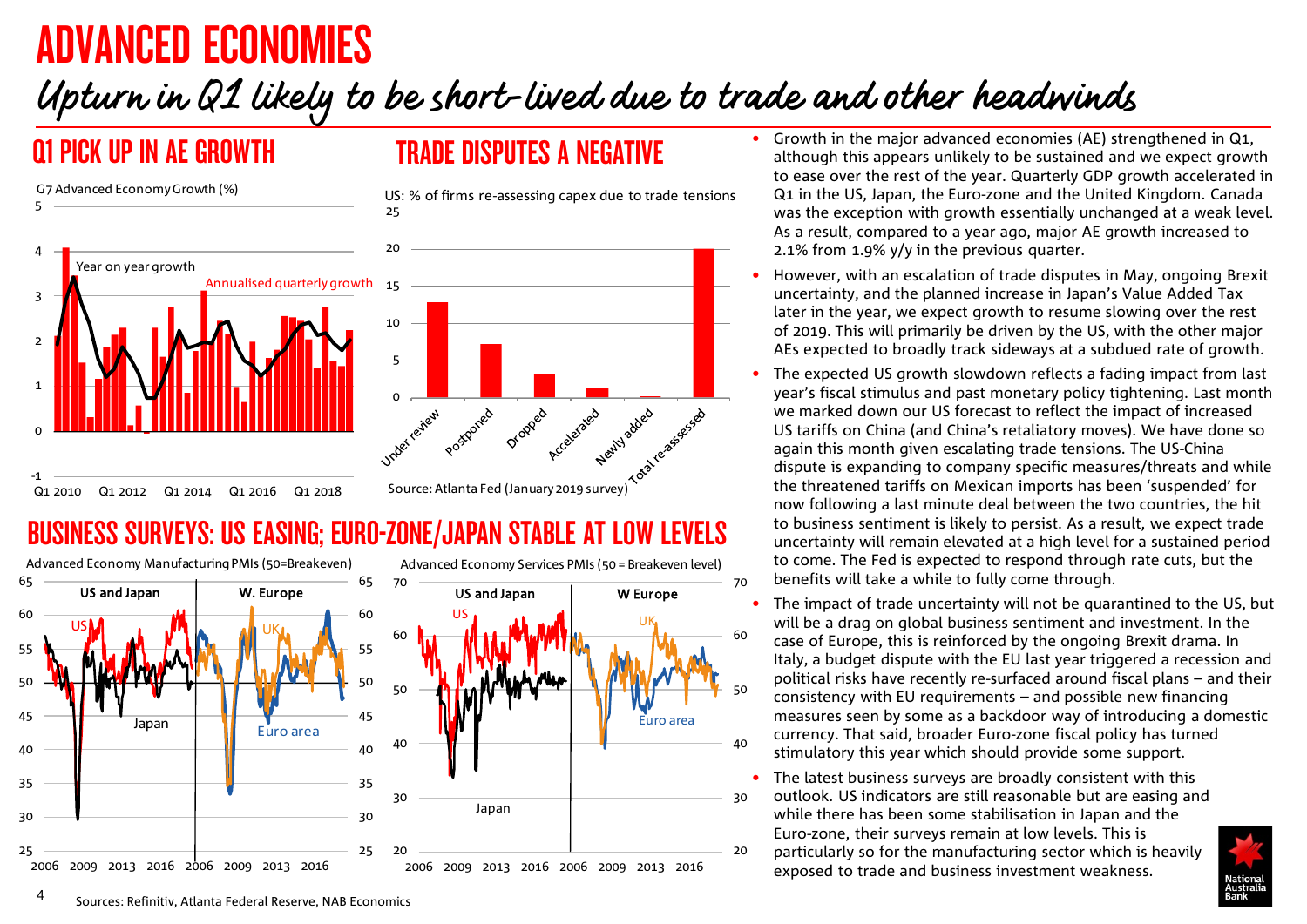# <span id="page-4-0"></span>EMERGING MARKET ECONOMIES

# Expanding trade measures a negative for EM economies

FIN MARKETS WEAKER POST TARIFFS

## EXPORT VOLUMES HAVE PLUNGED INDIA'S GROWTH HAS SLOWED



## TRFNNS IN PMI SIIRVFYS



- Emerging market economies are far more trade exposed than advanced economies. Therefore the increase in trade tensions between the US and China (along with the possible expansion in US trade measures to other countries) are a negative for EMs.
	- Ahead of the latest measures, emerging market trade volumes have been weak – decreasing 0.3% yoy (on a three month average basis) in March, compared with growth of over 3.0% in December last year. In particular, emerging economies in Asia have been weak – with volumes declining by 0.7% yoy in March. While several economies in this region have increased exports to the United States (trade diversion due to the tariffs on China's exports), these have typically not been enough to offset lower exports to China and elsewhere.
	- The unexpected announcement of US tariffs on Mexican goods, despite being subsequently 'suspended', adds to the uncertainty about future trading arrangements. Indeed, Mexico was expected to be one country that would benefit from trade diversion away from China to alternative producers. While the tariff threat has receded for now it could easily re-surface if Mexico is seen by the US as not following through on the details of the agreement. More generally, there is a likely to be an ongoing negative impact on business sentiment, which could lead to delayed or cancelled investment.
	- India's economic growth slowed considerably in Q1 2019 increasing by 5.8% yoy (compared with 6.6% in Q4 2018). Domestic demand has slowed considerably over the past few quarters – with investment growth slowing sharply in Q1. Reflecting the weaker than expected growth, we've revised down our forecast for India's growth – to 6.7% in 2019; achieving this relies on recent cuts in interest rates, and a post-election recovery in sentiment, stabilising growth.
	- More recent trends in PMI surveys are more mixed. While manufacturing PMIs appear to have stabilised (at least ahead of latest trade measures), service sector indicators have softened (albeit this indicator has been highly volatile in recent months).
	- Financial markets have deteriorated in the wake of the worsening trade environment. The MSCI emerging market equity index fell by just over 10% peak to trough, with only a modest upturn in early June. Similarly, the EM currency index has trended lower since early

May, led by a depreciation in the Chinese Yuan. Deteriorating sentiment around emerging markets could trigger capital outflows from these economies.

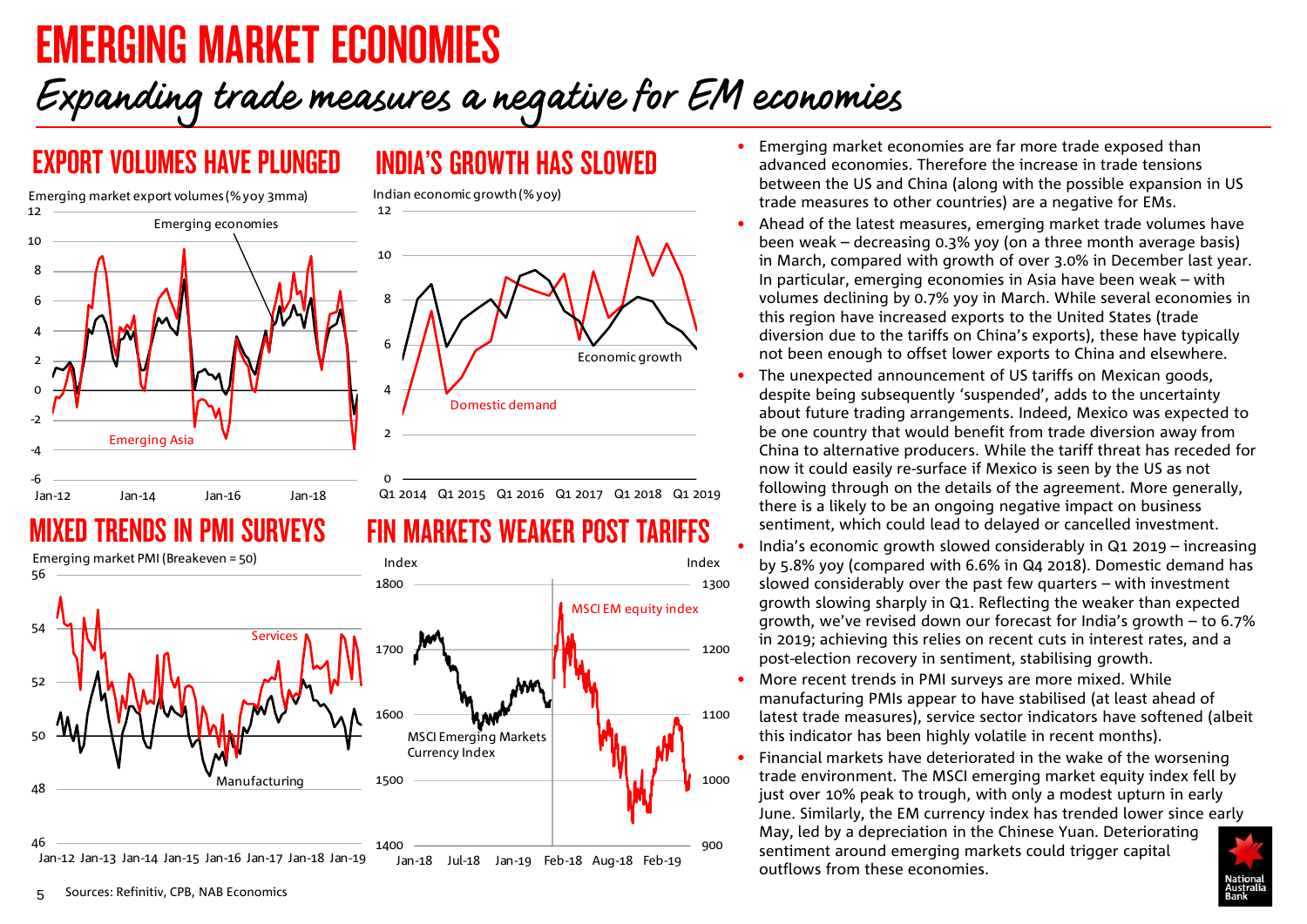# <span id="page-5-0"></span>GLOBAL FORECASTS, POLICIES AND RISKS EMs drove Q1 slowdown; limited AE monetary policy firepower going forward



## TRADE DOWNTURN LIMITED CENTRAL BANK AMMUNITION



## GLOBAL GROWTH DOWN IN Q1 MANUFACTURING MUCH WEAKER

- Global economic trends were a little mixed in Q1 2019, with the major AEs strengthening, while emerging markets weakened – down to 4.3% yoy (from 4.6% in Q4). The larger scale of the decline in EMs means that our estimate of global GDP growth eased again to 3.4% yoy, down from the long term trend rate of 3.5% yoy in Q4 2018. The easing in global growth since early 2018 reflects a number of factors, including prior Fed rate hikes, China credit tightening, some country specific factors (Argentina, Turkey and Italy) as well as trade tensions.
- Global business survey measures suggest that the slowing trend is set to continue in Q2 – with manufacturing PMIs turning negative (albeit only modestly so) and services measures becoming less positive. In both cases, weaker trends in the advanced economies were the main drivers of these results. The downturn in manufacturing is linked to the deterioration in global trade volumes. While there was a modest upturn in March some of this reflected base effects and came well before the increase in US-China trade measures – meaning that a renewed downturn is likely.
- While emerging markets drove the slowdown in Q1, the weaker growth that we forecast this year is also driven by advanced economies, as fading stimulus slows US growth and the Euro-zone's struggles continue. Given the worsening global trade environment, we have revised our forecasts for global growth lower – to 3.2% in 2019 and 3.3% in 2020 (from a previous 3.3% and 3.4% respectively).
- Trade policy is the key risk to the outlook. Our forecasts assume that existing tariffs remain but don't include new US tariffs. However, we expect trade disputes to remain in the headlines, leading to elevated uncertainty about global trading arrangements – a drag on business investment. Clearly there is a high risk that new trade barriers will be put in place by the US, e.g. an extension of tariffs to all imports of Chinese goods or on autos. However, the situation is very fluid, as the threatened tariffs on Mexico, and subsequent withdrawal, showed. Just over a month ago expectations of a US-China deal were high, so it is also possible that other trade worries may calm.
- We expect looser monetary policy to limit the downside to growth  $$ however the limited conventional capacity (given current low policy rates) and still sizeable global central bank balance sheets (following GFC asset purchases) means these bodies have minimal ammunition to fight a sustained economic downturn.